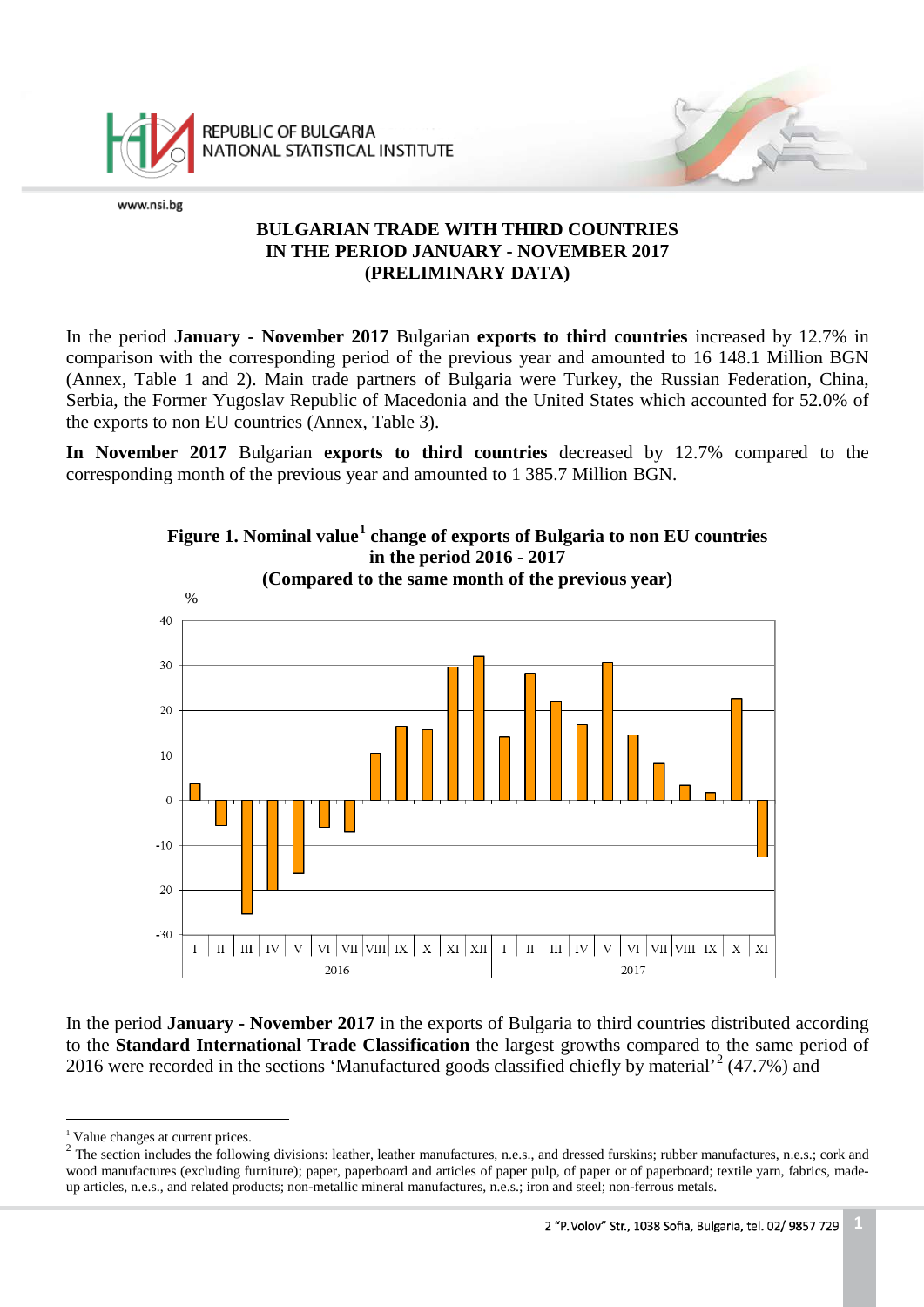

'Miscellaneous manufactured articles'<sup>[1](#page-1-0)</sup> (25.8%) (Annex, Table 4). The most notable falls were reported in sections 'Food and live animals' (14.0%) and 'Mineral fuel, lubricants and related materials' (8.5%).

**Bulgarian imports from third countries** in the period **January - November 2017** increased by 23.6% in comparison with the corresponding period of the previous year and added up to 19 322.5 Million BGN (at CIF prices) (Annex, Table 1 and 2). The largest amounts were reported for the goods imported from the Russian Federation, Turkey, China and Serbia (Annex, Table 3).

**In November 2017** Bulgarian imports from third countries grew by 15.9% compared to the corresponding month of the previous year and amounted to 1 878.2 Million BGN.



**Figure 2. Nominal value[2](#page-1-1) change of imports of Bulgaria to non EU countries in the period 2016 - 2017**

In the period **January - November 2017** in the imports of Bulgaria from third countries distributed according to the **Standard International Trade Classification** the largest growths compared to the same period of 2016 were recorded in the sections 'Animals and vegetable oils, fats and waxes' (47.6%) and 'Crude materials, inedible (except fuel)<sup>[3](#page-1-2)</sup> (45.9%) (Annex, Table 4).

<span id="page-1-0"></span> $1$  The section includes the following divisions: prefabricated buildings; sanitary, plumbing, heating and lighting fixtures and fittings, furniture and parts thereof; bedding, mattresses, mattress supports, cushions and similar stuffed furnishings, travel goods, handbags and similar containers, articles of apparel and clothing accessories, footwear, professional, scientific and controlling instruments and apparatus, photographic apparatus, equipment and supplies and optical goods, n.e.s.; watches and clocks, miscellaneous manufactured articles, n.e.s. <sup>2</sup> Value changes at current prices.  $\frac{1}{1}$ 

<span id="page-1-1"></span>

<span id="page-1-2"></span><sup>&</sup>lt;sup>3</sup> The section includes following divisions: raw hides, skins and furskins; oil-seeds and oleaginous fruits; crude rubber; cork and wood; pulp and waste paper; textile fibres and their wastes; crude fertilizers and crude minerals; metalliferous ores and metal scrap; crude animal and vegetable materials, n.e.s.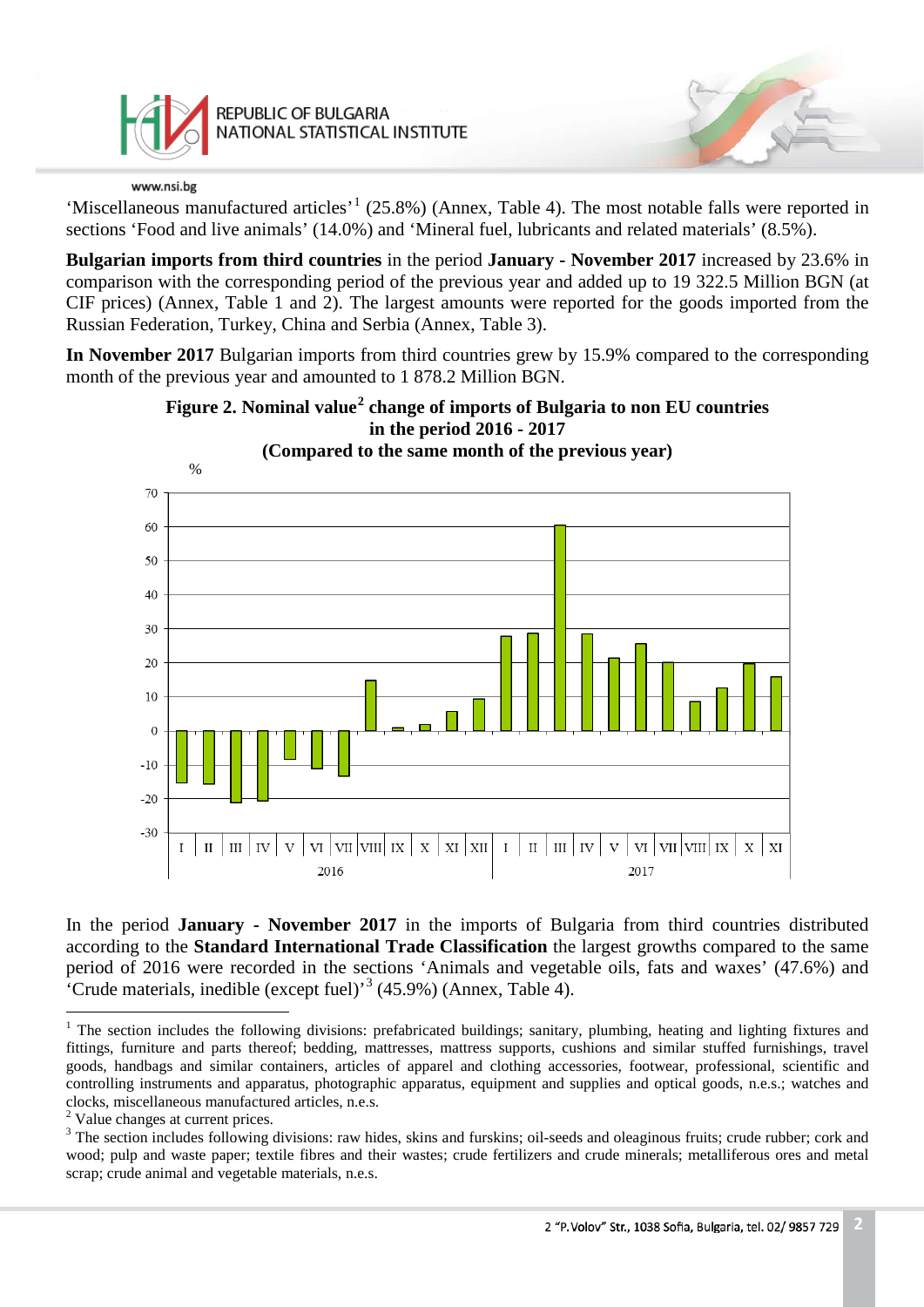

REPUBLIC OF BULGARIA NATIONAL STATISTICAL INSTITUTE

www.nsi.bg

**The foreign trade balance** of Bulgaria (export FOB - import CIF) **with third countries** in the period January - November 2017 was negative and added up to 3 174.4 Million BGN (Annex, Table 1). The trade balance at FOB/FOB prices (after elimination of transport and insurance costs on imports) was also negative and amounted to 1 811.7 Million BGN.

**In November 2017** the foreign trade balance of Bulgaria **(export FOB - import CIF)** with third countries was negative and amounted to 492.5 Million BGN.

## **Bulgarian trade with third countries and EU - total**

In the period **January - November 2017** the value of **all the goods exported** from Bulgaria amounted to 48 111.6 Million BGN and in comparison with the corresponding period of the previous year the exports increased by 11.8% (Annex, Table 1 and 2).

In **November 2017** the total exports added up to 4 579.9 Million BGN and grew by 4.8% compared to the corresponding month of the previous year.





<span id="page-2-0"></span><sup>&</sup>lt;sup>1</sup> Value changes at current prices.  $\frac{1}{1}$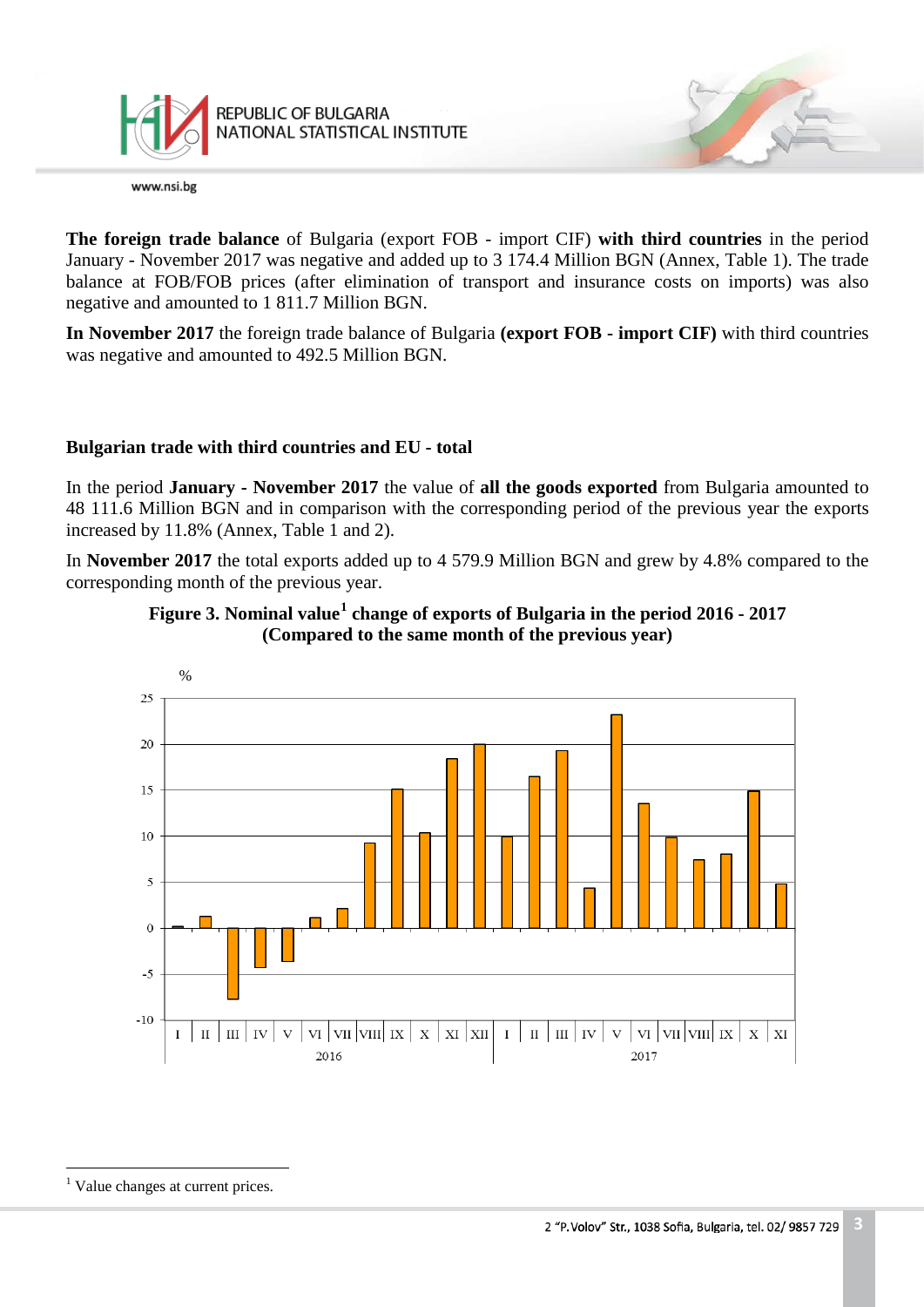

The total value of **all the goods imported** in the country in the period **January - November 2017** amounted to 53 729.7 Million BGN (at CIF prices), or by 15.4% more than the same period of 2016 (Annex, Table 1 and 2).

In **November 2017** the total imports increased by 15.0% compared to the same month of the previous year and added up to 5 446.7 Million BGN.





The **total foreign trade balance** (exports FOB - import CIF) was negative in the period January - November 2017 and amounted to 5 618.1 Million BGN (Annex, Table 1 and 2). At FOB/FOB prices (after elimination of transport and insurance costs on imports) in the period January - November 2017 the total foreign trade balance was also negative and added up to 2 191.1 Million BGN.

In **November 2017** the total foreign trade balance (exports FOB - import CIF) was negative and added up to 866.8 Million BGN. The trade balance at FOB/FOB prices was also negative and amounted to 562.3 Million BGN.

<span id="page-3-0"></span>Value changes at current prices.  $\frac{1}{1}$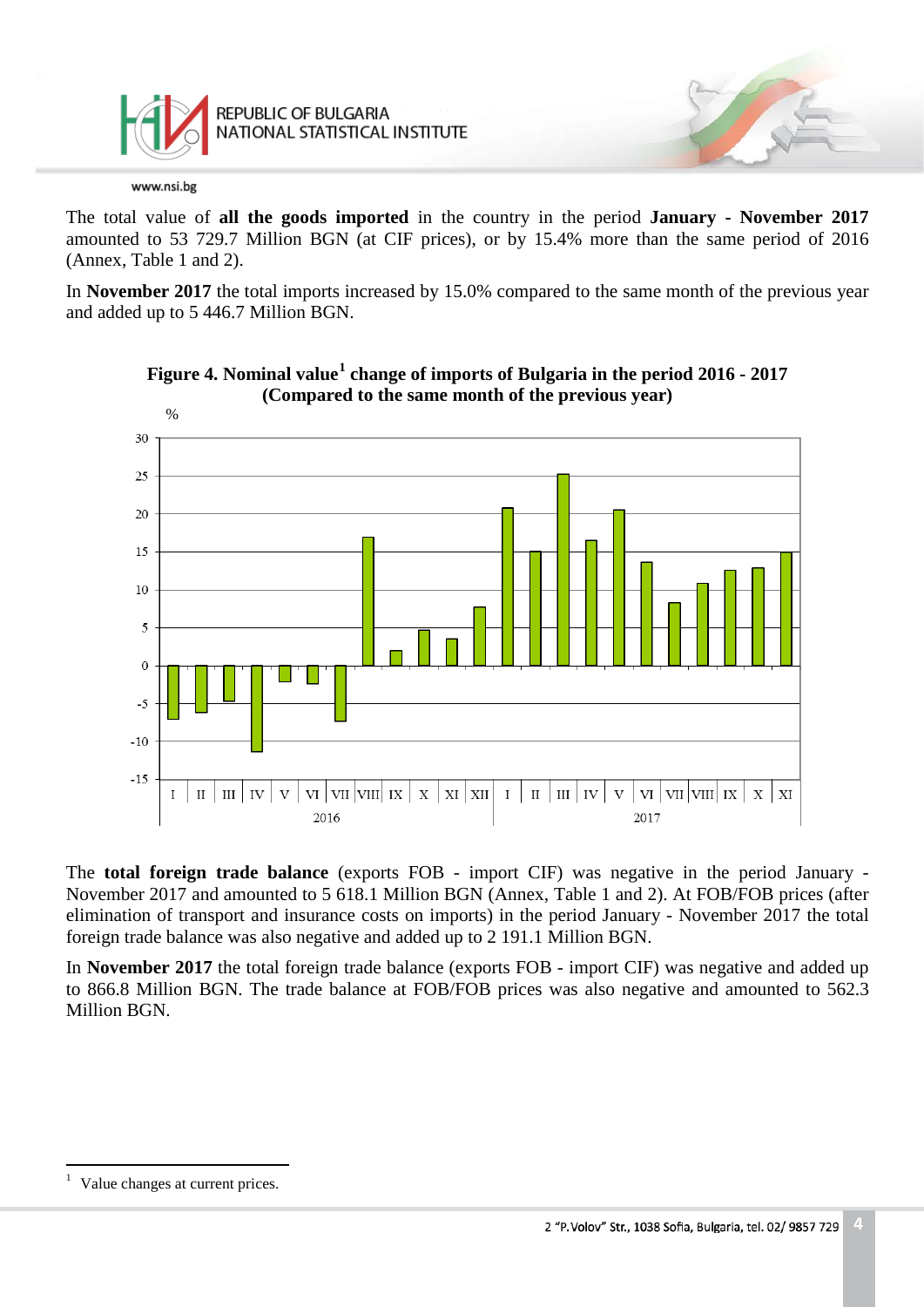



**Annex**

### **Table 1**

#### (Million BGN)<br>Trade balance - FOB/FOB<sup>2</sup> **Months/Periods Exports - FOB Imports - CIF Imports - EXPORT <b>IMPORTS EXPORT EXPORT EXPORT EXPORT EXPORT EXPORT EXPORT EXPORT EXPORT EXPORT EXPORT EXPORT EXPORT EXPORT Total EU Non-EU Total EU Non-EU Total EU Non-EU Total EU Non-EU Total EU Non-EU** I.2016 3411.3 2261.2 1150.1 3501.5 2267.8 1233.7 3271.4 2121.9 1149.5 -90.2 -6.6 -83.6 139.9 139.3 0.6 II.2016 3471.9 2286.8 1185.1 3850.2 2601.3 1248.9 3613.4 2453.9 1159.5 -378.3 -314.5 -63.8 -141.5 -167.1 25.6 III.2016 3665.4 2507.8 1157.6 4237.1 3005.8 1231.3 3971.8 2825.6 1146.2 -571.7 -498.0 -73.7 -306.4 -317.8 11.4 I - III.2016 | 10548.6 | 7055.8 | 3492.8 | 11588.8 | 7874.9 | 3713.9 | 10856.6 | 7401.4 | 3455.2 | -1040.2 | -819.1 | -221.1 | -308.0 | -345.6 | 37.6 | IV.2016 3744.0 2537.4 1206.6 4021.8 2694.4 1327.4 3782.7 2547.3 1235.4 -277.8 -157.0 -120.8 -38.7 -9.9 -28.8 V.2016 3618.9 2397.6 1221.3 4096.9 2629.0 1467.9 3844.0 2481.4 1362.6 -478.0 -231.4 -246.6 -225.1 -83.8 -141.3 VI.2016 4068.4 2695.3 1373.1 4318.7 2902.4 1416.3 4050.8 2733.3 1317.5 -250.3 -207.1 -43.2 17.6 -38.0 55.6 IV - VI.2016 | 11431.3 | 7630.3 | 3801.0 | 12437.4 | 8225.8 | 4211.6 | 11677.5 | 7762.0 | 3915.5 | -1006.1 | -595.5 | -410.6 | -246.2 | -131.7 | -114.5 I - VI.2016 | 21979.9 | 14686.1 | 7293.8 | 24026.2 | 16100.7 | 7925.5 | 22534.1 | 15163.4 | 7370.7 | -2046.3 | -1414.6 | -631.7 | -554.2 | -477.3 | -76.9 VII.2016 4192.5 2821.3 1371.2 4344.2 2924.1 1420.1 4062.8 2746.7 1316.1 -151.7 -102.8 -48.9 129.7 74.6 55.1 VIII.2016 4024.8 2679.7 1345.1 4442.1 2787.3 1654.8 4140.6 2613.3 1527.3 -417.3 -107.6 -309.7 -115.8 66.4 -182.2 IX.2016 4170.7 2843.7 1327.0 4180.3 2742.0 1438.3 3917.9 2587.1 1330.8 -9.6 101.7 -111.3 252.8 256.6 -3.8 VII - IX.2016 | 12388.0 | 8344.7 | 4043.3 | 12966.6 | 8453.4 | 4513.2 | 12121.3 | 7947.1 | 4174.2 | -578.6 | -108.7 | -469.9 | 266.7 | 397.6 | -130.9 | -130.9 | -131.9 I − IX.2016 | 34367.9 | 23030.8 | 11337.1 | 36992.8 | 24554.1 | 12438.7 | 34655.4 | 23110.5 | 11544.9 | -2624.9 | -1523.3 | -1101.6 | -287.5 | -79.7 | -207.8 X.2016 4303.9 2901.8 1402.1 4831.3 3252.1 1579.2 4517.7 3042.3 1475.4 -527.4 -350.3 -177.1 -213.8 -140.5 -73.3 XI.2016 4370.5 2783.9 1586.6 4737.6 3117.7 1619.9 4439.2 2937.4 1501.8 -367.1 -333.8 -33.3 -68.7 -153.5 84.8 I - XI.2016 | 43042.3 | 28716.5 | 14325.8 | 46561.7 | 30923.9 | 15637.8 | 43612.3 | 29090.2 | 14522.1 -3519.4 | -2207.4 | -1312.0 | -570.0 | -373.7 | -196.3

## **Exports, imports and trade balance of Bulgaria in the period January – November 2016 and 20171 by months**

<sup>1</sup> Data are preliminary as of 12-th of January 2018.

<sup>2</sup> By data of BNB for the transport costs.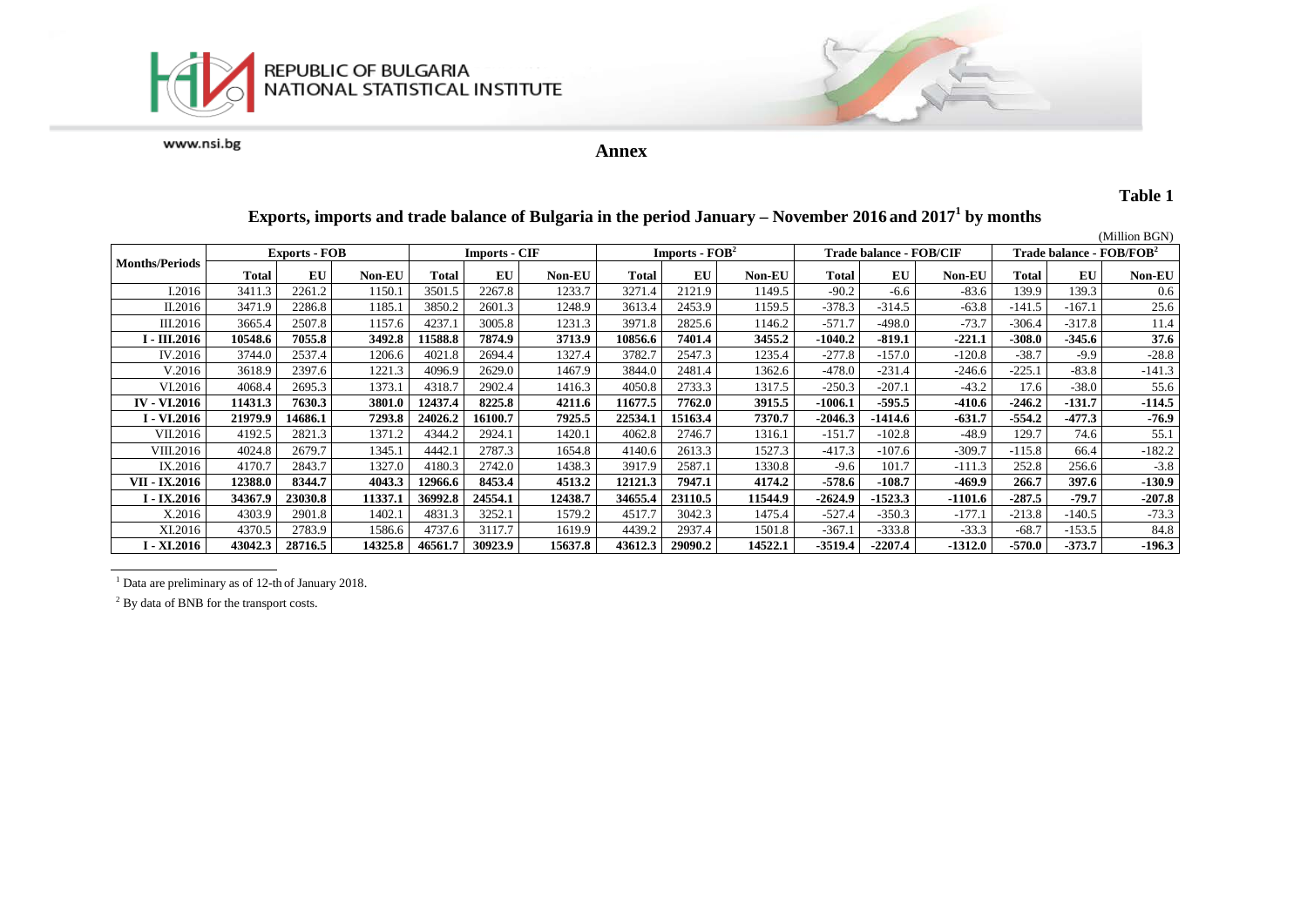



# **Table 1**

# **Exports, imports and trade balance of Bulgaria in the period January – November 2016 and 20171 by months**

| (Continued and end)   |                      |         |               |                      |                        |               |                  |         |               |                         |           |               |                                      |          | (Million BGN  |
|-----------------------|----------------------|---------|---------------|----------------------|------------------------|---------------|------------------|---------|---------------|-------------------------|-----------|---------------|--------------------------------------|----------|---------------|
|                       | <b>Exports - FOB</b> |         |               | <b>Imports - CIF</b> |                        |               | Imports - $FOB2$ |         |               | Trade balance - FOB/CIF |           |               | Trade balance - FOB/FOB <sup>2</sup> |          |               |
| <b>Months/Periods</b> | Total                | EU      | <b>Non-EU</b> | Total                | $\mathbf{E}\mathbf{U}$ | <b>Non-EU</b> | Total            | EU      | <b>Non-EU</b> | Total                   | EU        | <b>Non-EU</b> | Total                                | EU       | <b>Non-EU</b> |
| I.2017                | 3750.5               | 2438.4  | 1312.1        | 4229.8               | 2652.0                 | 1577.8        | 3944.2           | 2480.4  | 1463.8        | $-479.3$                | $-213.6$  | $-265.7$      | 193.7                                | $-42.0$  | $-151.7$      |
| II.2017               | 4044.5               | 2524.3  | 1520.2        | 4428.3               | 2820.2                 | 1608.1        | 4134.9           | 2646.6  | 1488.3        | $-383.8$                | $-295.9$  | $-87.9$       | $-90.4$                              | $-122.3$ | 31.9          |
| III.2017              | 4373.6               | 2962.3  | 1411.3        | 5306.0               | 3329.7                 | 1976.3        | 4973.5           | 3135.8  | 1837.7        | $-932.4$                | $-367.4$  | $-565.0$      | -599.9                               | $-173.5$ | $-426.4$      |
| I - III.2017          | 12168.6              | 7925.0  | 4243.6        | 13964.1              | 8801.9                 | 5162.2        | 13052.6          | 8262.8  | 4789.8        | $-1795.5$               | $-876.9$  | $-918.6$      | $-884.0$                             | $-337.8$ | $-546.2$      |
| IV.2017               | 3906.5               | 2496.4  | 1410.1        | 4684.7               | 2978.0                 | 1706.7        | 4385.8           | 2792.5  | 1593.3        | $-778.2$                | $-481.6$  | $-296.6$      | $-479.3$                             | $-296.1$ | $-183.2$      |
| V.2017                | 4458.5               | 2862.4  | 1596.1        | 4938.8               | 3156.6                 | 1782.2        | 4628.3           | 2968.5  | 1659.8        | $-480.3$                | $-294.2$  | $-186.1$      | -169.8                               | $-106.1$ | $-63.7$       |
| VI.2017               | 4619.5               | 3047.0  | 1572.5        | 4906.4               | 3127.5                 | 1778.9        | 4598.3           | 2942.7  | 1655.6        | $-286.9$                | $-80.5$   | $-206.4$      | 21.2                                 | 104.3    | $-83.1$       |
| <b>IV - VI.2017</b>   | 12984.5              | 8405.8  | 4578.7        | 14529.9              | 9262.1                 | 5267.8        | 13612.4          | 8703.7  | 4908.7        | $-1545.4$               | $-856.3$  | $-689.1$      | $-627.9$                             | $-297.9$ | $-330.0$      |
| <b>I</b> - VI.2017    | 25153.1              | 16330.8 | 8822.3        | 28494.0              | 18064.0                | 10430.0       | 26665.0          | 16966.5 | 9698.5        | $-3340.9$               | $-1733.2$ | $-1607.7$     | $-1511.9$                            | $-635.7$ | $-876.2$      |
| VII.2017              | 4604.1               | 3121.8  | 1482.3        | 4703.6               | 2997.8                 | 1705.8        | 4414.7           | 2823.1  | 1591.6        | $-99.5$                 | 124.0     | $-223.5$      | 189.4                                | 298.7    | $-109.3$      |
| <b>VIII.2017</b>      | 4322.5               | 2933.3  | 1389.2        | 4925.3               | 3128.4                 | 1796.9        | 4589.1           | 2918.8  | 1670.3        | $-602.8$                | $-195.1$  | $-407.7$      | $-266.6$                             | 14.5     | $-281.1$      |
| IX.2017               | 4506.1               | 3156.9  | 1349.2        | 4707.2               | 3087.9                 | 1619.3        | 4401.1           | 2907.2  | 1493.9        | $-201.1$                | 69.0      | $-270.1$      | 105.0                                | 249.7    | $-144.7$      |
| VII - IX.2017         | 13432.7              | 9212.0  | 4220.7        | 14336.1              | 9214.1                 | 5122.0        | 13404.9          | 8649.1  | 4755.8        | $-903.4$                | $-2.1$    | $-901.3$      | 27.8                                 | 562.9    | $-535.1$      |
| I - IX.2017           | 38585.8              | 25542.8 | 13043.0       | 42830.1              | 27278.1                | 15552.0       | 40069.9          | 25615.6 | 14454.3       | $-4244.3$               | $-1735.3$ | -2509.0       | 1484.1                               | $-72.8$  | $-1411.3$     |
| X.2017                | 4945.9               | 3226.5  | 1719.4        | 5452.9               | 3560.6                 | 1892.3        | 5090.6           | 3337.2  | 1753.4        | $-507.0$                | $-334.1$  | $-172.9$      | $-144.7$                             | $-110.7$ | $-34.0$       |
| XI.2017               | 4579.9               | 3194.2  | 1385.7        | 5446.7               | 3568.5                 | 1878.2        | 5142.2           | 3390.1  | 1752.1        | $-866.8$                | $-374.3$  | $-492.5$      | $-562.3$                             | $-195.9$ | $-366.4$      |
| I - XI.2017           | 48111.6              | 31963.5 | 16148.1       | 53729.7              | 34407.2                | 19322.5       | 50302.7          | 32342.9 | 17959.8       | $-5618.1$               | $-2443.7$ | -3174.4       | $-2191.1$                            | $-379.4$ | $-1811.7$     |

 $1$  Data are preliminary as of 12-th of January 2018.

<sup>2</sup> By data of BNB for the transport costs.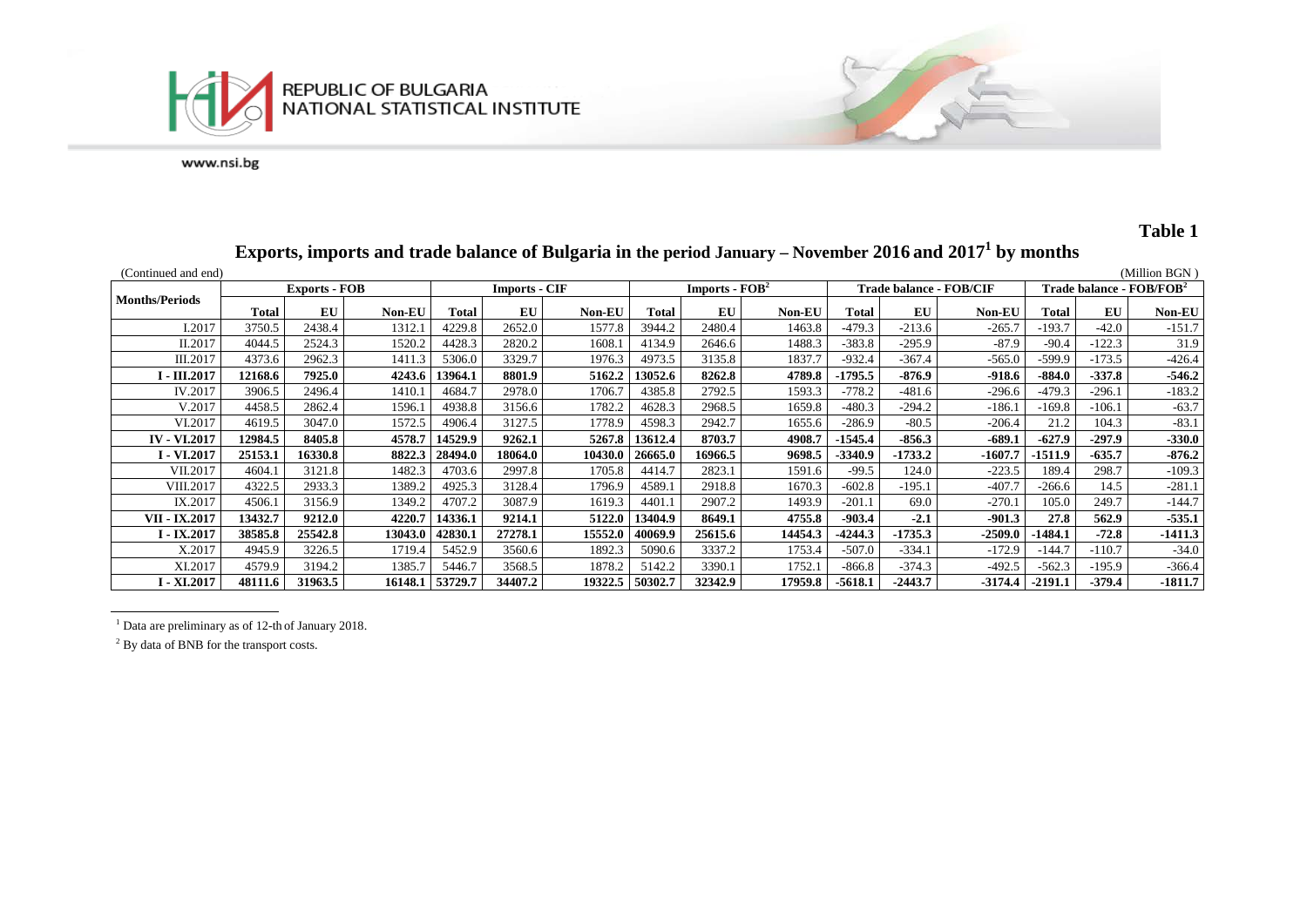



### **Table 2**

## **Value changes of exports and imports of Bulgaria in the period January - November 20171 compared to the same period of the previous year**

|                       |              |                      |               |              |                      |               |                      |      | (Per cent) |  |
|-----------------------|--------------|----------------------|---------------|--------------|----------------------|---------------|----------------------|------|------------|--|
| <b>Months/Periods</b> |              | <b>Exports - FOB</b> |               |              | <b>Imports - CIF</b> |               | <b>Imports - FOB</b> |      |            |  |
|                       | <b>Total</b> | EU                   | <b>Non EU</b> | <b>Total</b> | EU                   | <b>Non EU</b> | <b>Total</b>         | EU   | Non EU     |  |
|                       | 9.9          | 7.8                  | 14.1          | 20.8         | 16.9                 | 27.9          | 20.6                 | 16.9 | 27.3       |  |
| $\mathbf{I}$          | 16.5         | 10.4                 | 28.3          | 15.0         | 8.4                  | 28.8          | 14.4                 | 7.9  | 28.4       |  |
| Ш                     | 19.3         | 18.1                 | 21.9          | 25.2         | 10.8                 | 60.5          | 25.2                 | 11.0 | 60.3       |  |
| $I - III$             | 15.4         | 12.3                 | 21.5          | 20.5         | 11.8                 | 39.0          | 20.2                 | 11.6 | 38.6       |  |
| IV                    | 4.3          | $-1.6$               | 16.9          | 16.5         | 10.5                 | 28.6          | 15.9                 | 9.6  | 29.0       |  |
| V                     | 23.2         | 19.4                 | 30.7          | 20.5         | 20.1                 | 21.4          | 20.4                 | 19.6 | 21.8       |  |
| VI                    | 13.5         | 13.0                 | 14.5          | 13.6         | 7.8                  | 25.6          | 13.5                 | 7.7  | 25.7       |  |
| $IV - VI$             | 13.6         | 10.2                 | 20.5          | 16.8         | 12.6                 | 25.1          | 16.6                 | 12.1 | 25.4       |  |
| $I - VI$              | 14.4         | 11.2                 | 21.0          | 18.6         | 12.2                 | 31.6          | 18.3                 | 11.9 | 31.6       |  |
| VII                   | 9.8          | 10.7                 | 8.1           | 8.3          | 2.5                  | 20.1          | 8.7                  | 2.8  | 20.9       |  |
| <b>VIII</b>           | 7.4          | 9.5                  | 3.3           | 10.9         | 12.2                 | 8.6           | 10.8                 | 11.7 | 9.4        |  |
| IX                    | 8.0          | 11.0                 | 1.7           | 12.6         | 12.6                 | 12.6          | 12.3                 | 12.4 | 12.3       |  |
| VII - IX              | 8.4          | 10.4                 | 4.4           | 10.6         | 9.0                  | 13.5          | 10.6                 | 8.8  | 13.9       |  |
| $I - IX$              | 12.3         | 10.9                 | 15.0          | 15.8         | 11.1                 | 25.0          | 15.6                 | 10.8 | 25.2       |  |
| X                     | 14.9         | 11.2                 | 22.6          | 12.9         | 9.5                  | 19.8          | 12.7                 | 9.7  | 18.8       |  |
| XI                    | 4.8          | 14.7                 | $-12.7$       | 15.0         | 14.5                 | 15.9          | 15.8                 | 15.4 | 16.7       |  |
| $I - XI$              | 11.8         | 11.3                 | 12.7          | 15.4         | 11.3                 | 23.6          | 15.3                 | 11.2 | 23.7       |  |

<sup>1</sup> Data are preliminary as of 12-th January 2018.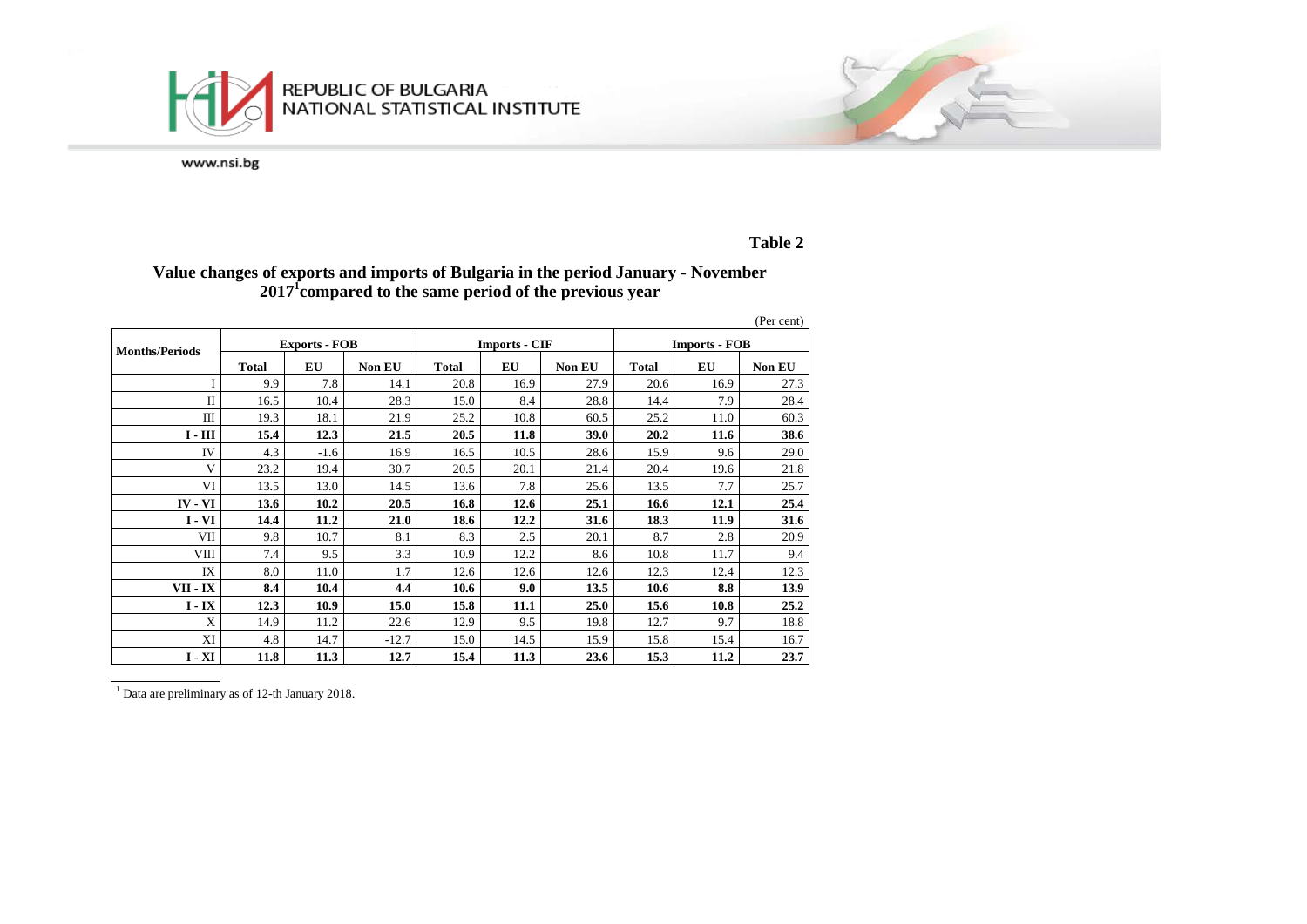



### **Table 3 Exports, imports and trade balance of Bulgaria with main non EU partner countries1 in the period January - November 2016 and 2017<sup>2</sup>**

|                                          |                                    | <b>Exports - FOB</b> |                                                               |                    | <b>Imports - CIF</b> | Trade balance -<br><b>FOB/CIF</b>                             |                    |           |
|------------------------------------------|------------------------------------|----------------------|---------------------------------------------------------------|--------------------|----------------------|---------------------------------------------------------------|--------------------|-----------|
|                                          | 2016<br>2017<br><b>Million BGN</b> |                      | <b>Change</b><br>compared                                     | 2016               | 2017                 | <b>Change</b><br>compared                                     | 2016               | 2017      |
| <b>Countries</b>                         |                                    |                      | to the<br>same<br>period of<br>the<br>previous<br>year - $\%$ | <b>Million BGN</b> |                      | to the<br>same<br>period of<br>the<br>previous<br>year - $\%$ | <b>Million BGN</b> |           |
| <b>Third countries -total</b>            | 14325.8                            | 16148.1              | 12.7                                                          | 15637.8            | 19322.5              | 23.6                                                          | $-1312.0$          | $-3174.4$ |
| of which:                                |                                    |                      |                                                               |                    |                      |                                                               |                    |           |
| Albania                                  | 113.3                              | 138.3                | 22.1                                                          | 27.6               | 33.2                 | 20.3                                                          | 85.7               | 105.1     |
| Bosnia and Herzegovina                   | 120.2                              | 121.5                | 1.1                                                           | 77.4               | 70.7                 | $-8.7$                                                        | 42.8               | 50.8      |
| <b>Brazil</b>                            | 48.3                               | 44.8                 | $-7.2$                                                        | 45.0               | 34.6                 | $-23.1$                                                       | 3.3                | 10.2      |
| Canada                                   | 89.2                               | 72.3                 | $-18.9$                                                       | 86.3               | 113.4                | 31.4                                                          | 2.9                | $-41.1$   |
| China                                    | 771.4                              | 1129.4               | 46.4                                                          | 1875.7             | 1999.3               | 6.6                                                           | $-1104.3$          | $-869.9$  |
| Egypt                                    | 484.5                              | 589.4                | 21.7                                                          | 589.7              | 1018.7               | 72.7                                                          | $-105.2$           | $-429.3$  |
| Former Yugoslav Republic of<br>Macedonia | 699.1                              | 727.8                | 4.1                                                           | 459.8              | 568.1                | 23.6                                                          | 239.3              | 159.7     |
| Georgia                                  | 292.8                              | 255.8                | $-12.6$                                                       | 252.4              | 560.1                | 121.9                                                         | 40.4               | $-304.3$  |
| Gibraltar                                | 43.8                               | 65.0                 | 48.4                                                          | 0.1                | 0.0                  | $\mathbf X$                                                   | 43.7               | 65.0      |
| India                                    | 156.8                              | 184.2                | 17.5                                                          | 212.9              | 253.0                | 18.8                                                          | $-56.1$            | $-68.8$   |
| Indonesia                                | 61.5                               | 41.1                 | $-33.2$                                                       | 64.5               | 85.3                 | 32.2                                                          | $-3.0$             | $-44.2$   |
| Iran, Islamic Republic of                | 123.0                              | 98.8                 | $-19.7$                                                       | 45.1               | 99.8                 | 121.3                                                         | 77.9               | $-1.0$    |
| Israel                                   | 161.1                              | 134.9                | $-16.3$                                                       | 90.5               | 90.4                 | $-0.1$                                                        | 70.6               | 44.5      |
| Japan                                    | 72.9                               | 71.2                 | $-2.3$                                                        | 170.5              | 187.4                | 9.9                                                           | $-97.6$            | $-116.2$  |
| Kazakhstan                               | 34.6                               | 39.1                 | 13.0                                                          | 31.1               | 25.1                 | $-19.3$                                                       | 3.5                | 14.0      |
| Korea, Republic of                       | 138.2                              | 75.5                 | $-45.4$                                                       | 205.3              | 204.6                | $-0.3$                                                        | $-67.1$            | $-129.1$  |
| Libya                                    | 145.1                              | 113.3                | $-21.9$                                                       | 7.2                | 13.0                 | 80.6                                                          | 137.9              | 100.3     |
| Morocco                                  | 103.4                              | 128.6                | 24.4                                                          | 175.7              | 212.0                | 20.7                                                          | $-72.3$            | $-83.4$   |
| Namibia                                  | 94.6                               | 209.9                | 121.9                                                         | 0.1                | 0.1                  | 0.0                                                           | 94.5               | 209.8     |
| Norway                                   | 64.4                               | 61.3                 | $-4.8$                                                        | 41.7               | 57.2                 | 37.2                                                          | 22.7               | 4.1       |
| Peru                                     | 13.9                               | 18.3                 | 31.7                                                          | 45.9               | 31.9                 | $-30.5$                                                       | $-32.0$            | $-13.6$   |
| <b>Russian Federation</b>                | 700.2                              | 1350.4               | 92.9                                                          | 4193.8             | 5245.8               | 25.1                                                          | $-3493.6$          | $-3895.4$ |
| Serbia                                   | 680.8                              | 843.6                | 23.9                                                          | 688.9              | 1076.8               | 56.3                                                          | $-8.1$             | $-233.2$  |
| Singapore                                | 334.5                              | 295.8                | $-11.6$                                                       | 47.5               | 62.8                 | 32.2                                                          | 287.0              | 233.0     |
| South Africa                             | 130.2                              | 112.7                | $-13.4$                                                       | 34.6               | 57.6                 | 66.5                                                          | 95.6               | 55.1      |
| Switzerland                              | 249.8                              | 248.5                | $-0.5$                                                        | 354.7              | 371.6                | 4.8                                                           | $-104.9$           | $-123.1$  |
| Syrian Arab Republic                     | 31.1                               | 37.7                 | 21.2                                                          | 1.7                | 0.3                  | $-82.4$                                                       | 29.4               | 37.4      |
| Taiwan                                   | 45.9                               | 45.8                 | $-0.2$                                                        | 199.8              | 183.4                | $-8.2$                                                        | $-153.9$           | $-137.6$  |
| Turkey                                   | 3306.4                             | 3719.5               | 12.5                                                          | 2851.4             | 3408.6               | 19.5                                                          | 455.0              | 310.9     |
| Ukraine                                  | 258.5                              | 251.5                | $-2.7$                                                        | 729.1              | 810.5                | 11.2                                                          | $-470.6$           | $-559.0$  |
| <b>United Arab Emirates</b>              | 357.1                              | 291.4                | $-18.4$                                                       | 40.4               | 50.7                 | 25.5                                                          | 316.7              | 240.7     |
| <b>United States</b>                     | 624.1                              | 627.0                | 0.5                                                           | 378.7              | 421.0                | 11.2                                                          | 245.4              | 206.0     |
| Viet-Nam                                 | 159.2                              | 43.8                 | $-72.5$                                                       | 74.0               | 80.7                 | 9.1                                                           | 85.2               | $-36.9$   |

 $\overline{1}$  Partner country:

<sup>-</sup> In case of exports (or dispatches) is the country (or Member State) of final destination of the goods.

<sup>-</sup> In case of imports (or arrivals) is the country (or Member State) of consignment of the goods.

<sup>2</sup> Data are preliminary as of 12-th January 2018.

<sup>&</sup>quot;x"- category not applicable.

<sup>&</sup>quot;0"- figure less than half the unit used.